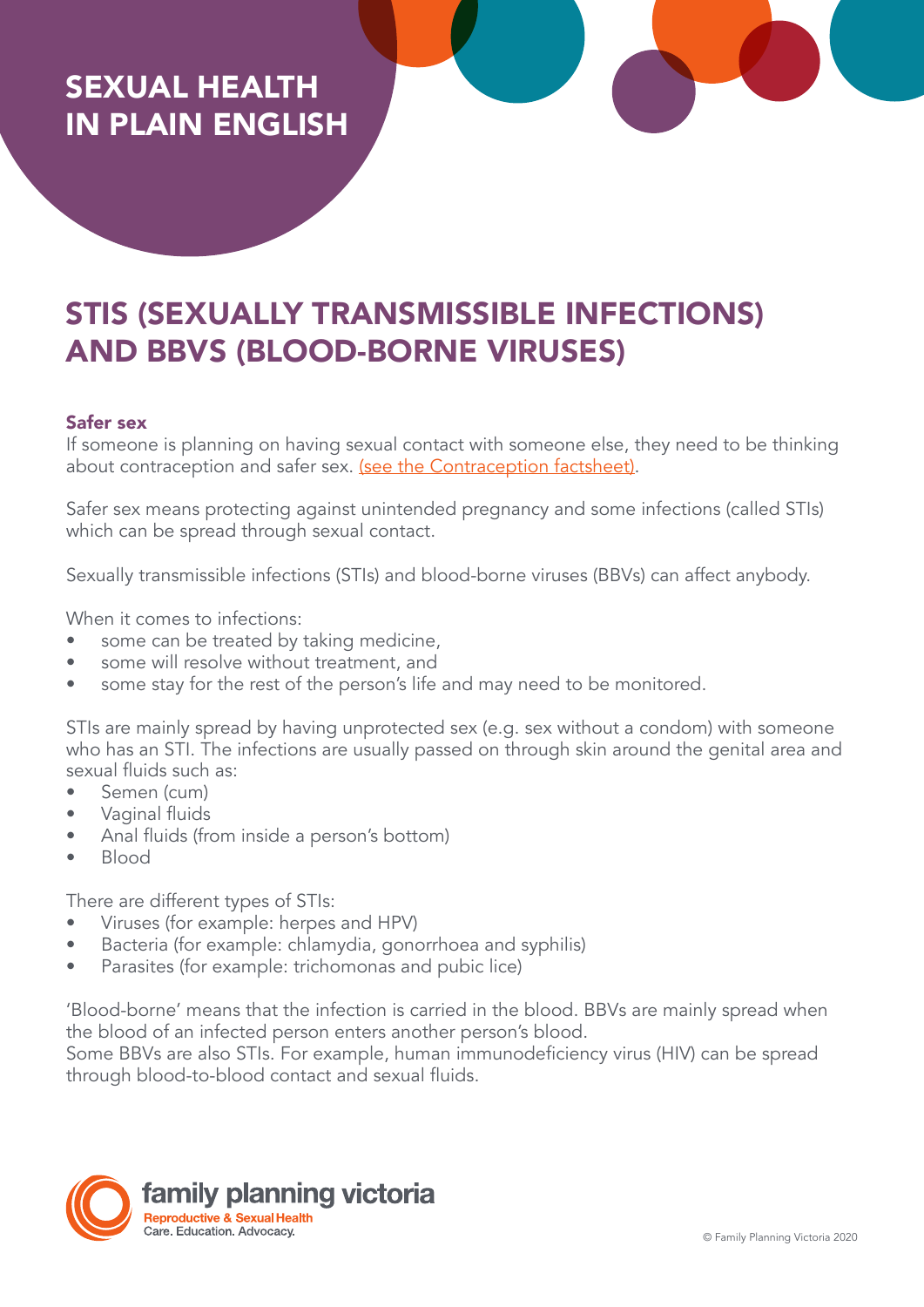# How can a person lower their risk of getting STIs and BBVs?

A person can lower their risk of getting an STI by having safer sex.

Safer sex means using barriers, (e.g. condoms, dental dams), during any type of sex (vaginal, anal or oral sex) or if using sex toys. A new condom/dental dam needs to be used when changing from one type of sex to another or if sharing sex toys. Condoms/dental dams are not 100% effective at preventing STIs. Talk to your doctor or nurse about testing.

## External condoms

These are thin rubber (usually latex) tubes that cover an erect (stiff) penis or sex toy before sex.

## Internal condoms

These are a type of thin rubber tube that is put inside the vagina or anus before sex.

# Dental dam

These are thin rubber (usually latex) sheets that stop a person's mouth coming into contact with the skin on someone else's genitals (vulva or anus).

A person can lower their risk of STIs and BBVs by:

- using condoms/dental damns correctly every time you have sex (vaginal, anal, oral).
- not sharing injecting equipment, razors or nail clippers and only getting tattoos and piercing in regulated places.
- being vaccinated or taking some medications to lower the risk of some STIs and BBVs.

### Vaccinations

Vaccinations are available to help prevent some STIs or BBVs, including:

- Human papillomavirus (HPV)
- Hepatitis A
- Hepatitis B

### PrEP and PEP

If the person thinks there might be a risk of being exposed to HIV, there are medicines available to reduce the chance of getting this virus.

**PrEP** is a daily medication used by people who don't have HIV but are at risk of getting it. These might include people who:

- have a sex partner who is HIV positive and is not on treatment
- have sex with people whose HIV status is not known
- share injection drug equipment
- PrEP reduces the transmission of HIV by up to 90%.

PEP is a medicine used by people who don't have HIV but think they may have been exposed to HIV. PEP is taken in emergency situations, within 72 hours after exposure to the virus. It is not meant to be for long term use.